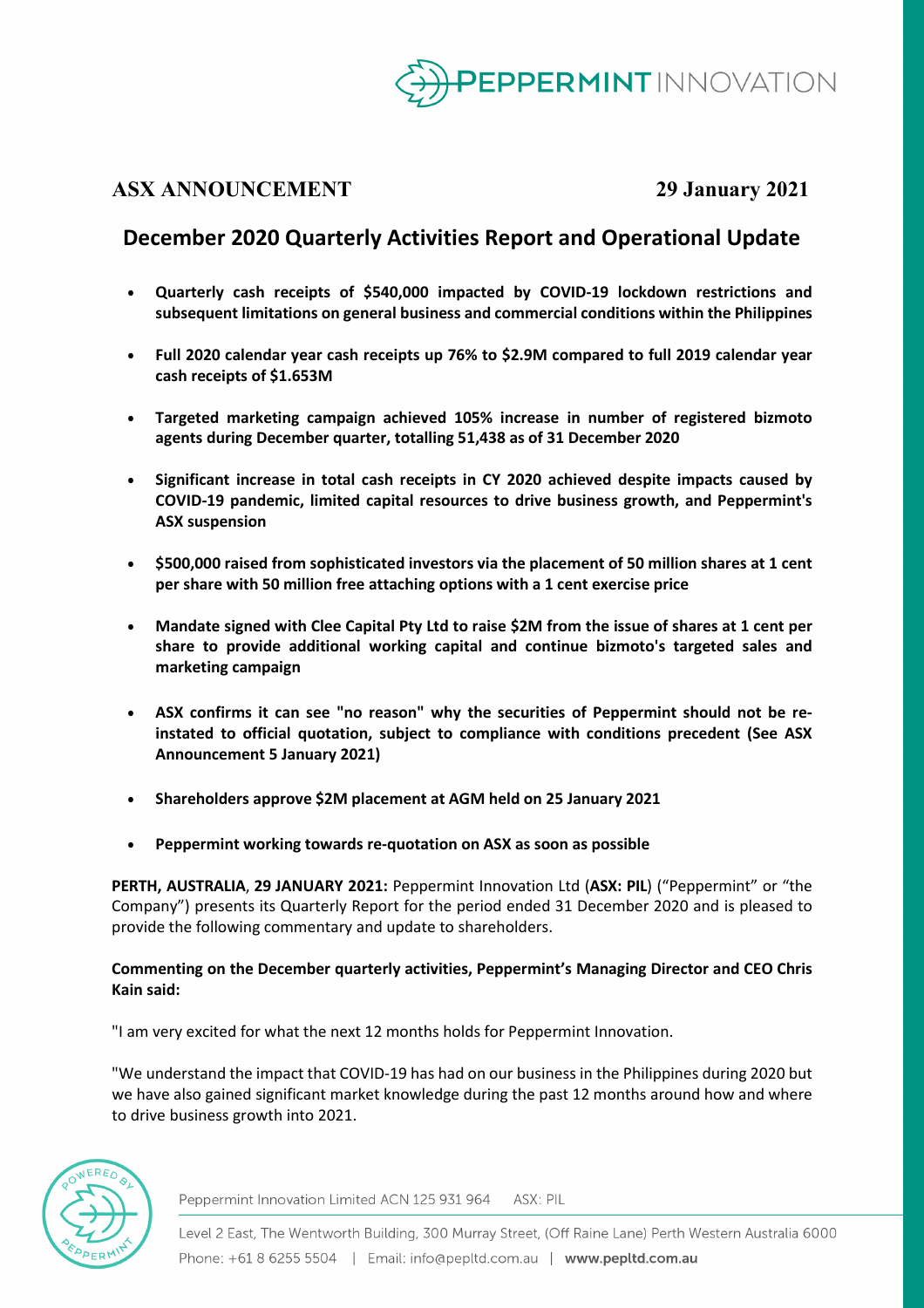

"Even during a period when Filipino people were quarantined in their homes and business operations were severely restricted throughout the Philippines, we saw our business expand significantly, achieving a 76% increase in overall cash receipts in CY '20 on CY '19.

"This is a fantastic effort given the impact of COVID-19 in the Philippines.

"The next 12 months will be extremely exciting for Peppermint as we continue to evolve the bizmoto platform and seek further opportunities for our established and proven mobile banking platform.

"Additionally, there are many exciting potential collaborations and development opportunities to evolve the utilisation and functionality of the Peppermint platform to ultimately provide a Lifestyle and Payments mobile App to cater for the varied and essential needs of the Filipino people based on how people now interact due to COVID-19.

"Our major focus at a corporate level has been to seek re-quotation on the ASX and we have successfully navigated that path to date.

"At our Annual General Meeting held on the 25th January 2021, shareholders voted to approve the issue of shares to raise \$2 million that will provide us with much needed capital resources to drive business growth in 2021.

"This additional capital will help to continue delivering our targeted marketing campaigns and allow us to focus on immediate business opportunities to pave the way for continued growth across the Peppermint platform.

"We have also been advised by the ASX that it can see no reason why our securities should not be reinstated to official quotation, subject to our compliance with a number of conditions precedent.

"As such, we now look forward to completing the \$2 million capital raise and being re-quoted on the ASX as soon as possible.

"Again, I would like to thank our incredible staff in the Philippines and Australia who continue to demonstrate commitment and dedication to their work during incredibly challenging times.

"We remain grateful for all of your efforts in advancing the business. "

### **DECEMBER 2020 QUARTERLY OPERATIONAL UPDATE AND OUTLOOK**

### **bizmoto operations, Development and Platform Progress:**

COVID-19 lockdown restrictions and limitations on business operations in the Philippines during the December quarter impacted cash receipts of A\$546.000. Despite the harsh economic conditions created by the COVID-19 pandemic, all key metrics for the bizmoto App utilisation increased during the three-month period, with the most pleasing metric being the number of registered agents rising by 105% to 51,438. The bizmoGo program generated smaller increases to record a total of 590 riders and 616 merchants registered as at the end of 31 December 2020.



Peppermint Innovation Limited ACN 125 931 964 ASX: PIL

Level 2 East, The Wentworth Building, 300 Murray Street, (Off Raine Lane) Perth Western Australia 6000 Phone: +61 8 6255 5504 | Email: info@pepltd.com.au | www.pepltd.com.au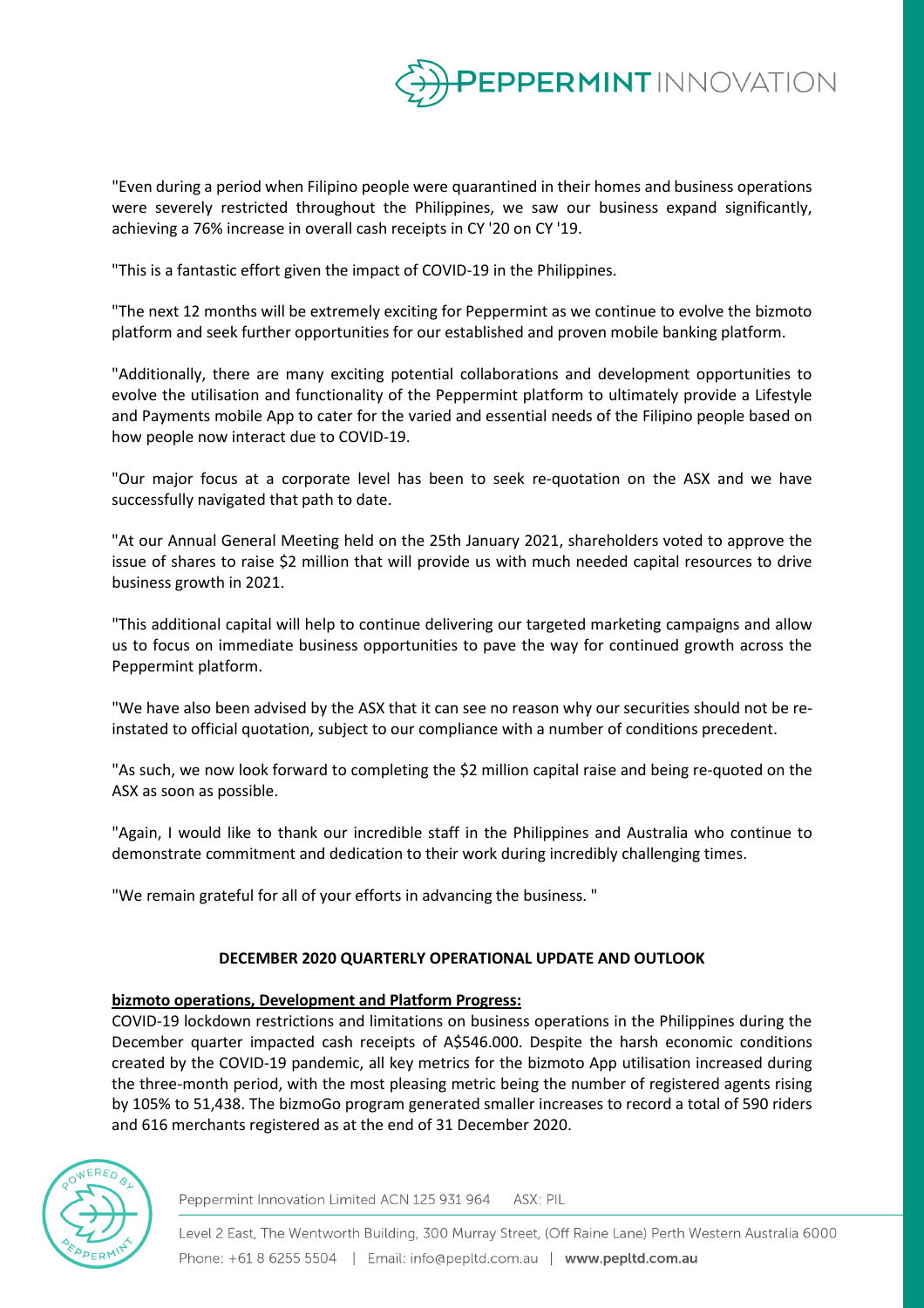

The new bizmoto Android App 2.0 version was officially released to the market during mid-November following three months of live testing with selected agents. The bizmoto App 2.0 version provides agents with a 'quick view' to their earnings and dashboard which features services such as Bills Payment, eLoading, bizmoTinda, bizmoto *Pabili* and bizmoto QR code.

Bizmoto QR code is a unique ID for bizmoto agents using a quick response code format. The QR code was used to automate the bizmoto user acquisition team's referral program that allowed existing bizmoto agents to refer new users to the system. The fully automated referral program was launched on 7 December 2020 and ended on 4 January 2021, significantly increasing the number of registered bizmoto users to more than 50,000 by the end of the program.

The new bizmoto mWallet was also re-written to be future proof providing multi-client support and proper authentication access. It is currently in the testing phase and is forecast to be put into production soon.

The technical team is undertaking a development assessment for phase 2 of the bizmoto customer App, called *'Pabili'.* bizmoto *Pabili* is an open marketplace that will allow bizmoto or non-bizmoto registered users to purchase a wide range of goods and services from any registered merchant via the App. Phase 1 development covered users logging in to bizmoto *Pabili* with their Facebook and Google credentials, searching for merchants, viewing merchant products and then checking out. Phase 2 development aims to further expand the user experience with integration to the bizmoto platform.

### **Collaboration with BancNet on Mobile Banking Solution (MBS):**

The next step for Partner Rural Bank is to move the MBS in the production stage. This will establish the integration protocol for the next coming banks to connect to InstaPay 2.0 which is now linked to the system of Vocalink (a MasterCard company). At present, InstaPay 2.0 mainly supports person-toperson (P2P) payments whereas use of the Vocalink technology will extend InstaPay's reach to broader consumer payments, government and commercial payments.

UCPB Savings Bank halted implementation of their MBS during the December quarter due to some required updates on their own core banking system. UCPB Savings is expected to resume the Integration process during Q1 2021.

The Bank of Florida has signed a contract for MBS features up to Stage 2 with the system integration expected to commence around March 2021 once the set-up of the bank's switch is completed and finalised.

Peppermint remains in discussions with several other rural outsourcing banks about providing similar BancNet MBS subscription products, as well as awaiting the outcome of a proposal to develop mobile QR code platforms for a Filipino bank. The outcome of the proposal has been delayed due to the impact of Covid-19.

### **Co-Operative Business Partners: MASS-SPECC**

Discussions with MASS-SPECC around their latest requirement for a mobile banking solution that can



Peppermint Innovation Limited ACN 125 931 964 ASX: PIL

Level 2 East, The Wentworth Building, 300 Murray Street, (Off Raine Lane) Perth Western Australia 6000 Phone: +61 8 6255 5504 | Email: info@pepltd.com.au | www.pepltd.com.au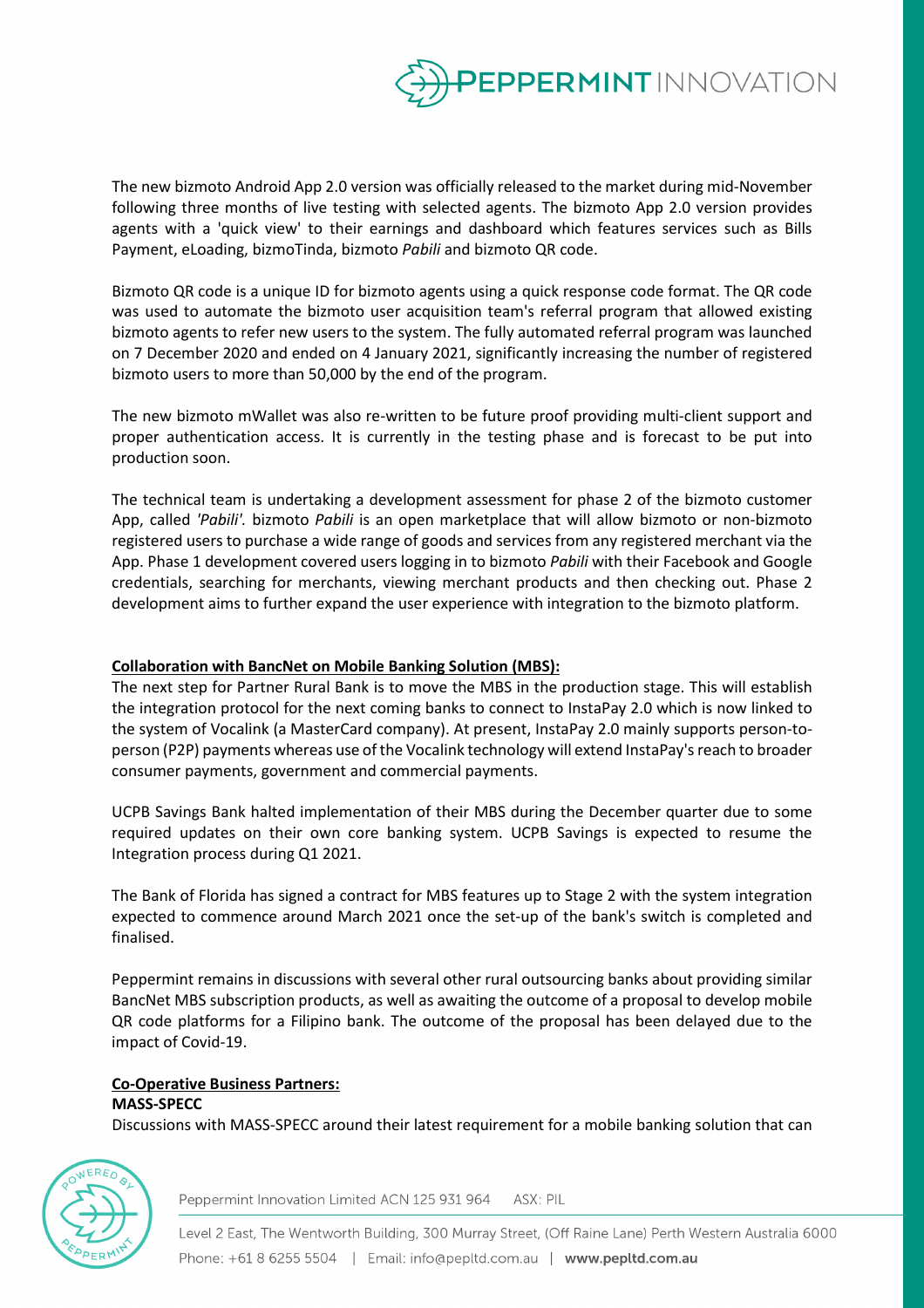

connect other co-operatives under one network were delayed during the December quarter due to COVID-19.

MASS-SPECC's network has 334 affiliate primary co-operatives and more than a million individual co-operative members.

Peppermint expects discussions with MASS-SPEC to resume in Q1 2021 and the Company is well placed to be a provider to MASS-SPECC due to its existing relationships with BancNet and its own system provider, Coreware.

### **Corporate:**

As previously mentioned, the December quarter delivered cash receipts of \$540,000 for the Company.

As detailed in the attached Appendix 4C, expenditure for the December quarter was broadly in line with previous quarters with the execution of product manufacturing and operating costs which vary in line with revenue. This expenditure consisted of:

- Product manufacturing and operating costs of \$491k which are the costs directly related to the sales of Peppermint's goods and services;
- Sales and marketing costs of \$9K which have been limited to preserve cash while the Group has focused on raising capital;
- Staff costs of \$246k to cover employing the software development team, operations team and administration and management teams, including payments of \$163k to related parties for directors' fees, executive remuneration, consultants, and pension/superannuation benefits; and -
- Administration and corporate costs of \$189k a reduction of \$297k from the previous quarterwhich represent all other costs of operating the business, including but not limited to regulatory fees, legal fees, rent and the provision of systems.

The Company raised interim funding of \$500k in November 2020 and signed a mandate with Sydneybased Clee Capital Pty Ltd to raise \$2 million from the issue of shares at \$0.01 each.

The \$2.5 million is to be used to continue bizmoto's sales and marketing campaign, provide additional working capital, underwrite the services offering on the bizmoto platform and cover costs of the capital raising offer.

The Company has received confirmation from the ASX that its securities will be re-instated to official quotation upon satisfaction of a series of conditions precedent (See ASX Announcement 5 January 2021).

Shareholders have approved the \$2 million placement at the Company's Annual General Meeting held on 25 January 2021.

The Company looks forward to completing its \$2 million capital raising, meeting all conditions precedent as outlined by the ASX and seeking re-quotation on the ASX as soon as possible.



Peppermint Innovation Limited ACN 125 931 964 ASX: PIL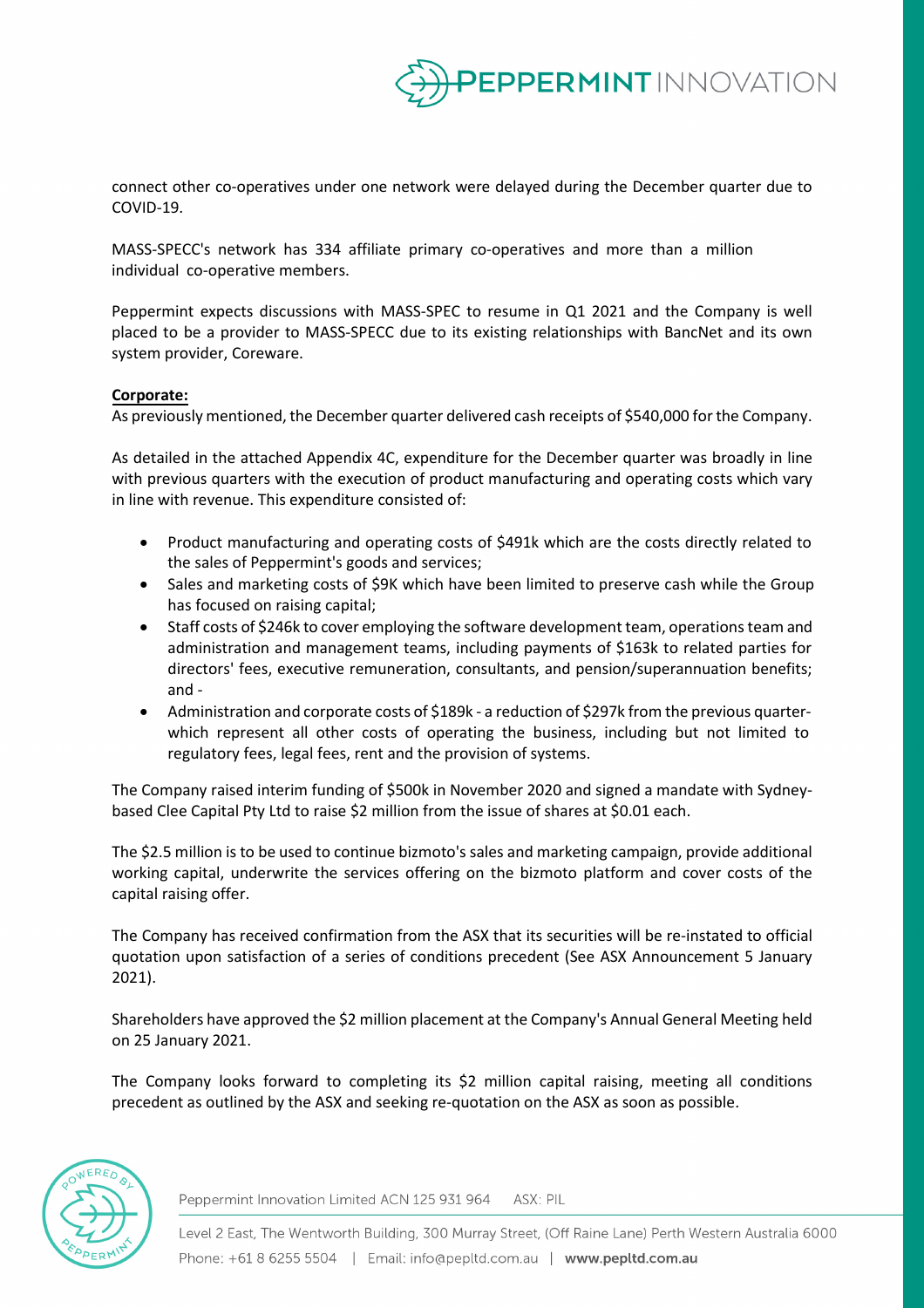

### **Ends**

This ASX announcement has been approved by Peppermint Innovation Limited's Board of Directors and authorised for release.

### **For more information, please contact:**

Chris Kain Managing Director & CEO Peppermint Innovation Limited E: info@pepltd.com.au

### **About Peppermint Innovation Ltd**

Peppermint Innovation is an Australian company focused on the commercialisation and further development of the Peppermint Platform, a mobile banking, payment and remittance, delivery and logistics, ecommerce and finance technology to service the Philippines market – which was initially designed for banks, agents, associations and microfinance institutions. Peppermint currently operates the Peppermint Platform in the Philippines.

Forward Looking Statements: Statements regarding plans with respect to Peppermint's business plans are forward looking statements. There can be no assurance that Peppermint's plans will proceed as expected and there can be no assurance that Peppermint will be able to increase revenue.



Peppermint Innovation Limited ACN 125 931 964 ASX: PIL

Level 2 East, The Wentworth Building, 300 Murray Street, (Off Raine Lane) Perth Western Australia 6000 Phone: +61 8 6255 5504 | Email: info@pepltd.com.au | www.pepltd.com.au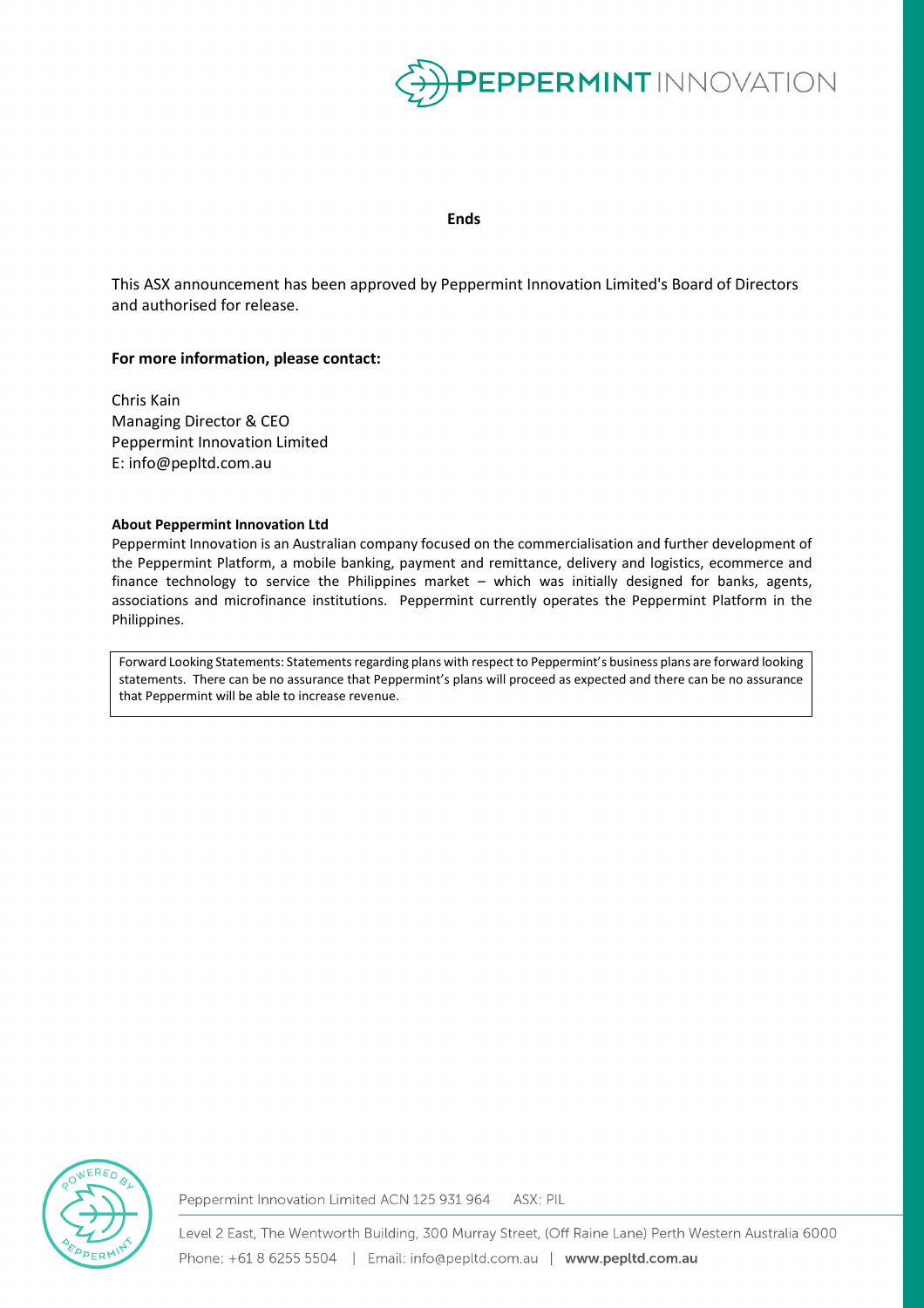# **Appendix 4C**

# **Quarterly cash flow report for entities subject to Listing Rule 4.7B**

| Name of entity                       |                                   |  |  |
|--------------------------------------|-----------------------------------|--|--|
| <b>Peppermint Innovation Limited</b> |                                   |  |  |
| ABN                                  | Quarter ended ("current quarter") |  |  |
|                                      |                                   |  |  |

| <b>Consolidated statement of cash flows</b> |                                                     | <b>Current quarter</b><br>\$A'000 | Year to date<br>(6 months)<br>\$A'000 |
|---------------------------------------------|-----------------------------------------------------|-----------------------------------|---------------------------------------|
| 1.                                          | Cash flows from operating activities                |                                   |                                       |
| 1.1                                         | Receipts from customers                             | 540                               | 1,267                                 |
| 1.2                                         | Payments for                                        |                                   |                                       |
|                                             | research and development<br>(a)                     |                                   |                                       |
|                                             | (b)<br>product manufacturing and operating<br>costs | (491)                             | (1, 120)                              |
|                                             | advertising and marketing<br>(c)                    | (9)                               | (17)                                  |
|                                             | leased assets<br>(d)                                |                                   |                                       |
|                                             | staff costs<br>(e)                                  | (246)                             | (490)                                 |
|                                             | (f)<br>administration and corporate costs           | (189)                             | (486)                                 |
| 1.3                                         | Dividends received (see note 3)                     |                                   |                                       |
| 1.4                                         | Interest received                                   |                                   |                                       |
| 1.5                                         | Interest and other costs of finance paid            | (6)                               | (9)                                   |
| 1.6                                         | Income taxes paid                                   |                                   |                                       |
| 1.7                                         | Government grants and tax incentives                |                                   | 38                                    |
| 1.8                                         | Other (provide details if material)                 |                                   |                                       |
| 1.9                                         | Net cash from / (used in) operating<br>activities   | (401)                             | (817)                                 |

| 2.  |     | Cash flows from investing activities |
|-----|-----|--------------------------------------|
| 2.1 |     | Payments to acquire:                 |
|     | (a) | entities                             |
|     | (b) | businesses                           |
|     | (c) | property, plant and equipment        |
|     | (d) | investments                          |
|     | (e) | intellectual property                |
|     | (f) | other non-current assets             |

ASX Listing Rules Appendix 4C (01/12/19) Page 1 + See chapter 19 of the ASX Listing Rules for defined terms.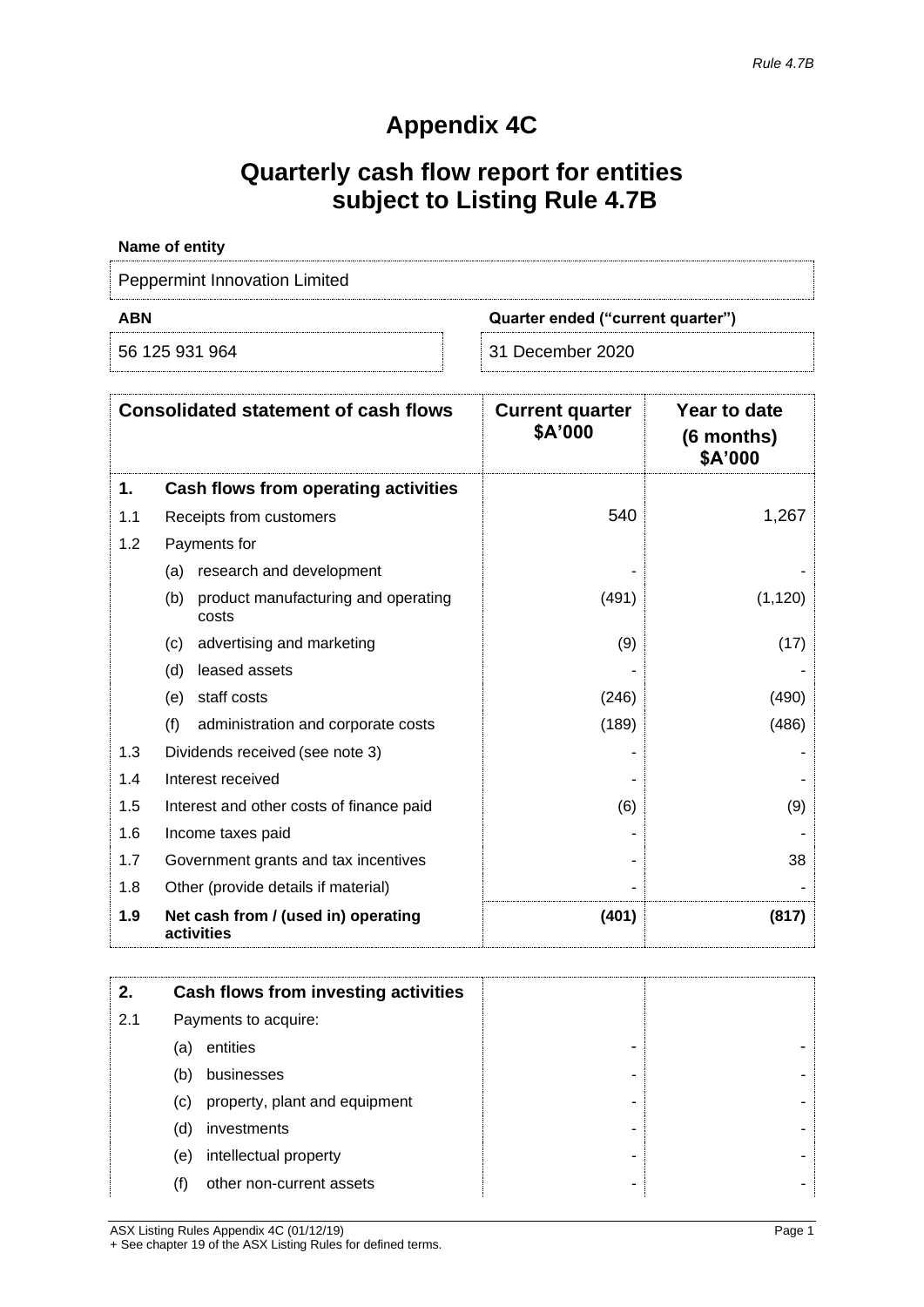| <b>Consolidated statement of cash flows</b> |                                                   | <b>Current quarter</b><br>\$A'000 | Year to date<br>$(6$ months)<br>\$A'000 |
|---------------------------------------------|---------------------------------------------------|-----------------------------------|-----------------------------------------|
| 2.2                                         | Proceeds from disposal of:                        |                                   |                                         |
|                                             | entities<br>(a)                                   |                                   |                                         |
|                                             | (b)<br>businesses                                 |                                   |                                         |
|                                             | property, plant and equipment<br>(c)              |                                   |                                         |
|                                             | (d)<br>investments                                |                                   |                                         |
|                                             | intellectual property<br>(e)                      |                                   |                                         |
|                                             | (f)<br>other non-current assets                   |                                   |                                         |
| 2.3                                         | Cash flows from loans to other entities           |                                   |                                         |
| 2.4                                         | Dividends received (see note 3)                   |                                   |                                         |
| 2.5                                         | Other (provide details if material)               |                                   |                                         |
| 2.6                                         | Net cash from / (used in) investing<br>activities |                                   |                                         |

| 3.   | Cash flows from financing activities                                                          |     |     |
|------|-----------------------------------------------------------------------------------------------|-----|-----|
| 3.1  | Proceeds from issues of equity securities<br>(excluding convertible debt securities)          | 500 | 905 |
| 3.2  | Proceeds from issue of convertible debt<br>securities                                         |     |     |
| 3.3  | Proceeds from exercise of options                                                             |     |     |
| 3.4  | Transaction costs related to issues of<br>equity securities or convertible debt<br>securities |     |     |
| 3.5  | Proceeds from borrowings                                                                      |     |     |
| 3.6  | Repayment of borrowings                                                                       |     |     |
| 3.7  | Transaction costs related to loans and<br>borrowings                                          |     |     |
| 3.8  | Dividends paid                                                                                |     |     |
| 3.9  | Other (provide details if material)                                                           |     |     |
| 3.10 | Net cash from / (used in) financing<br>activities                                             | 500 | 905 |

|     | Net increase / (decrease) in cash and<br>cash equivalents for the period |       |       |
|-----|--------------------------------------------------------------------------|-------|-------|
| 4.1 | Cash and cash equivalents at beginning of<br>period                      | 253   | 264   |
| 4.2 | Net cash from / (used in) operating<br>activities (item 1.9 above)       | (401) | (817) |
| 4.3 | Net cash from / (used in) investing activities<br>(item 2.6 above)       |       |       |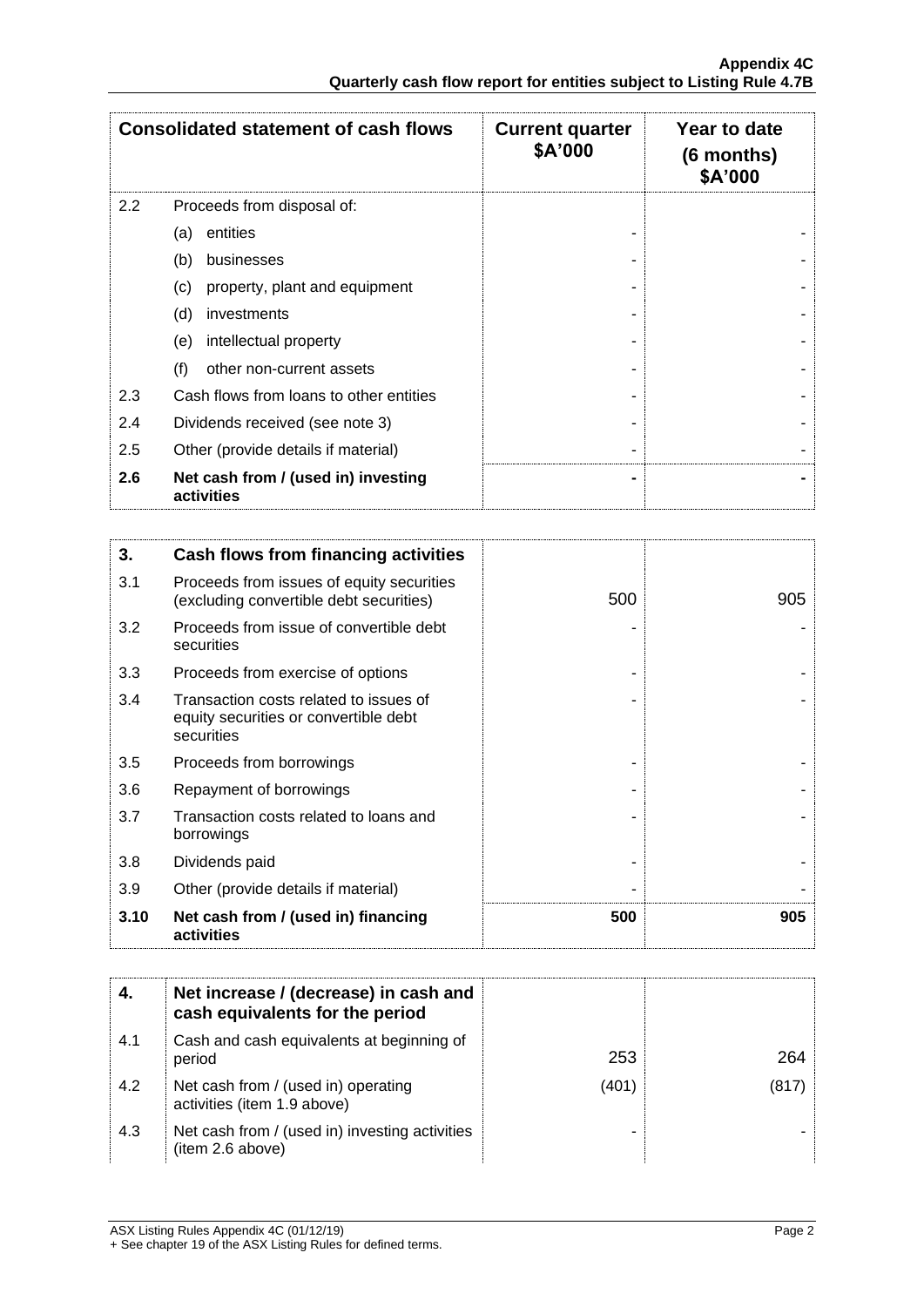| <b>Consolidated statement of cash flows</b> |                                                                     | <b>Current quarter</b><br>\$A'000 | Year to date<br>(6 months)<br>\$A'000 |
|---------------------------------------------|---------------------------------------------------------------------|-----------------------------------|---------------------------------------|
| 4.4                                         | Net cash from / (used in) financing activities<br>(item 3.10 above) | 500                               | 905.                                  |
| 4.5                                         | Effect of movement in exchange rates on<br>cash held                |                                   |                                       |
| 4.6                                         | Cash and cash equivalents at end of<br>period                       | 352                               | 352                                   |

| 5.  | Reconciliation of cash and cash<br>equivalents<br>at the end of the quarter (as shown in the<br>consolidated statement of cash flows) to the<br>related items in the accounts | <b>Current quarter</b><br>\$A'000 | <b>Previous quarter</b><br>\$A'000 |
|-----|-------------------------------------------------------------------------------------------------------------------------------------------------------------------------------|-----------------------------------|------------------------------------|
| 5.1 | <b>Bank balances</b>                                                                                                                                                          | 347                               | 248                                |
| 5.2 | Call deposits                                                                                                                                                                 |                                   |                                    |
| 5.3 | <b>Bank overdrafts</b>                                                                                                                                                        |                                   |                                    |
| 5.4 | Other (provide details)                                                                                                                                                       | 5                                 | 5                                  |
| 5.5 | Cash and cash equivalents at end of<br>quarter (should equal item 4.6 above)                                                                                                  | 352                               | 253                                |

| 6.  | Payments to related parties of the entity and their<br>associates                          |
|-----|--------------------------------------------------------------------------------------------|
| 6.1 | Aggregate amount of payments to related parties and their<br>associates included in item 1 |

| <b>Current quarter</b><br><b>\$A'000</b> |
|------------------------------------------|
| 163                                      |
|                                          |

6.2 Aggregate amount of payments to related parties and their associates included in item 2

Note: if any amounts are shown in items 6.1 or 6.2, your quarterly activity report must include a description of, and an explanation for, such payments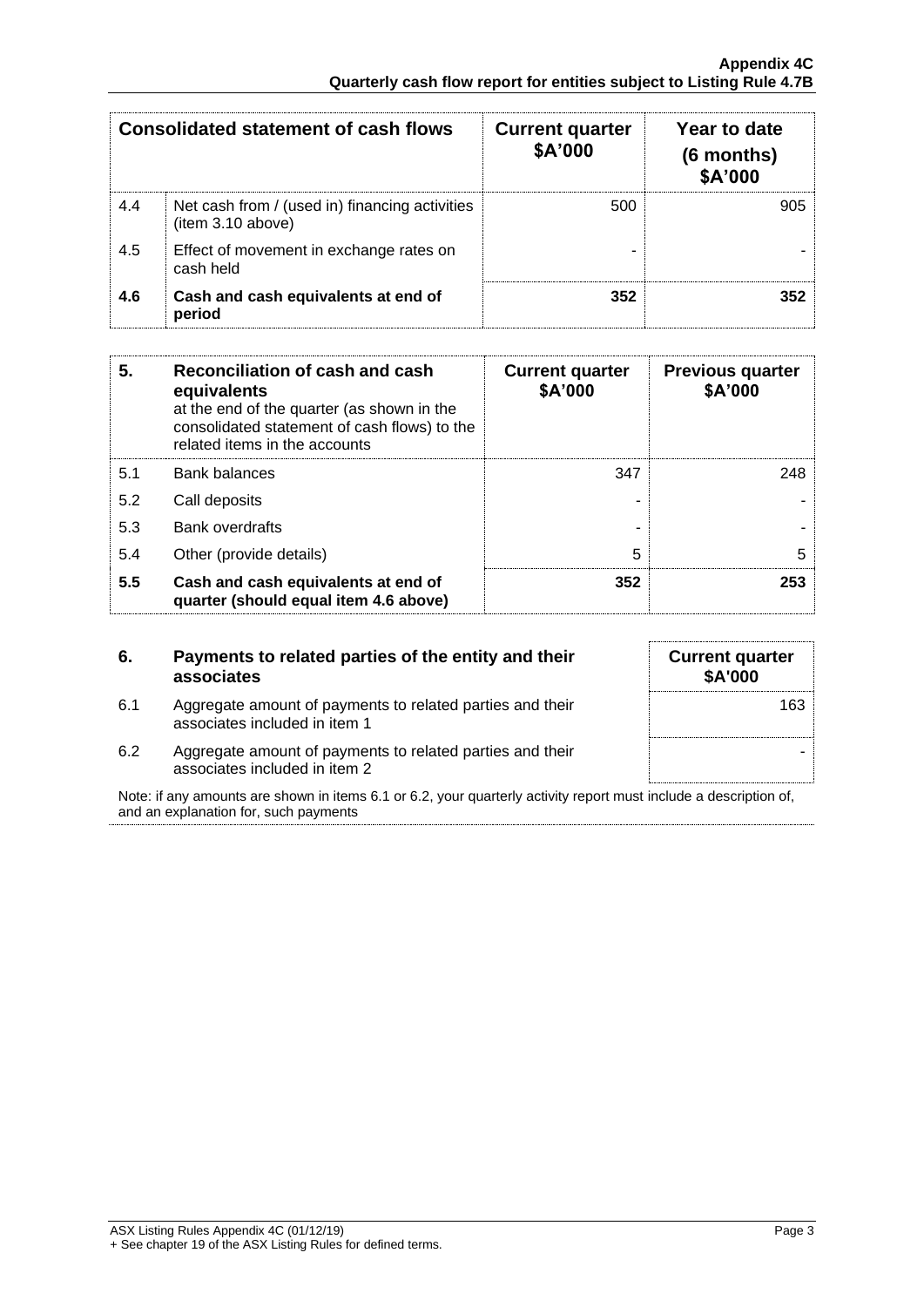# **7. Financing facilities**

- 
- 7.2 Credit standby arrangements
- 7.3 Other (please specify)
- **7.4 Total financing facilities**

| 7.  | <b>Financing facilities</b><br>Note: the term "facility' includes all forms of financing<br>arrangements available to the entity.<br>Add notes as necessary for an understanding of the<br>sources of finance available to the entity. | <b>Total facility</b><br>amount at quarter<br>end<br>\$A'000 | Amount drawn at<br>quarter end<br>\$A'000 |
|-----|----------------------------------------------------------------------------------------------------------------------------------------------------------------------------------------------------------------------------------------|--------------------------------------------------------------|-------------------------------------------|
| 71  | Loan facilities                                                                                                                                                                                                                        |                                                              |                                           |
| 7.2 | Credit standby arrangements                                                                                                                                                                                                            |                                                              |                                           |
| 7.3 | Other (please specify)                                                                                                                                                                                                                 |                                                              |                                           |
| 7.4 | <b>Total financing facilities</b>                                                                                                                                                                                                      |                                                              |                                           |

### 7.5 **Unused financing facilities available at quarter end** -

7.6 Include in the box below a description of each facility above, including the lender, interest rate, maturity date and whether it is secured or unsecured. If any additional financing facilities have been entered into or are proposed to be entered into after quarter end,

include a note providing details of those facilities as well.

### **8. Estimated cash available for future operating activities \$A'000** 8.1 Net cash from / (used in) operating activities (Item 1.9)  $\vert$  (401) 8.2 Cash and cash equivalents at quarter end (Item 4.6) 352 8.3 Unused finance facilities available at quarter end (Item 7.5) 8.4 Total available funding (Item 8.2 + Item 8.3) 352 8.5 **Estimated quarters of funding available (Item 8.4 divided by Item 8.1)** 0.9

8.6 If Item 8.5 is less than 2 quarters, please provide answers to the following questions:

1. Does the entity expect that it will continue to have the current level of net operating cash flows for the time being and, if not, why not?

Answer: Yes

2. Has the entity taken any steps, or does it propose to take any steps, to raise further cash to fund its operations and, if so, what are those steps and how likely does it believe that they will be successful?

### Answer: Yes,

The Company secured a commitment of \$2 million for a placement of 200,000,000 shares at \$0.01 per share with funds being released to the Company within 5 business days of the Company's securities being reinstated to trading on the Official List of the Australian Securities Exchange Limited.

3. Does the entity expect to be able to continue its operations and to meet its business objectives and, if so, on what basis?

### Answer: Yes,

The Company secured a commitment of \$2 million for a placement of 200,000,000 shares at \$0.01 per share with funds being released to the Company within 5 business days of the Company's securities being reinstated to trading on the Official List of the Australian Securities Exchange Limited.